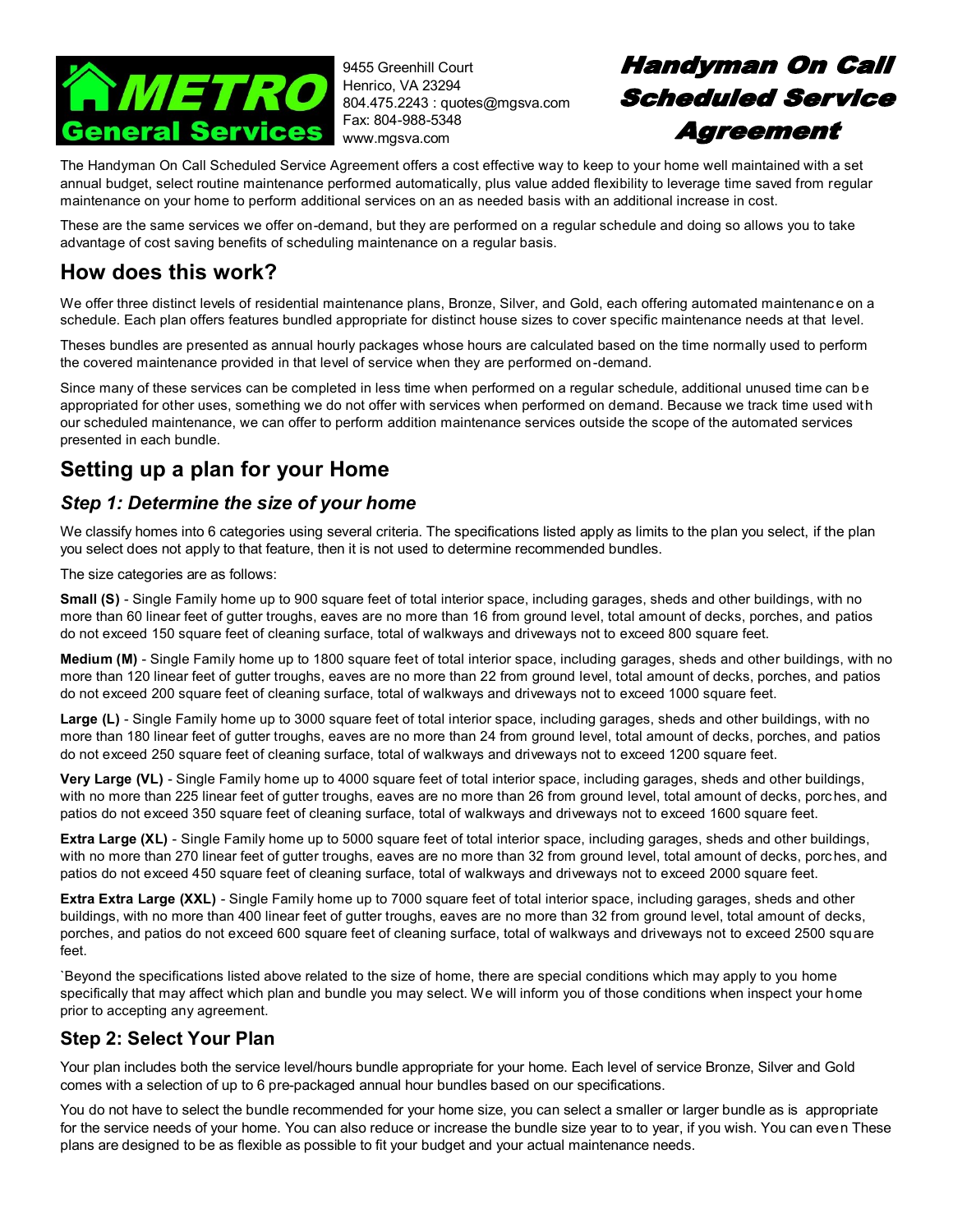### **Service Levels**

#### **Bronze**

Bronze level service includes 4 automatic visits per year, 2 of which are fixed months; June and December, and two of which can be re-assigned, if desired, but will fall on February and August if not re-assigned.

The following services are performed automatically at each visit, by default, unless you request other services..

- 1. Home exterior is inspected for any needed repairs, photo records made and estimates prepared and sent to customer if appropriate.
- 2. Gutters are inspected and cleaned. Minor repairs are made such as loose nails, brackets, loose downspouts. Missing or damaged pieces are repaired at additional cost for materials.
- 3. Any debris from gutters dropped onto bushes or into beds will be gathered and disposed unless requested otherwise.
- 4. Any debris removed from gutters is placed in natural areas around property or disposed of in customer's trash receptacles, in bags if required.
- 5. Patios, decks, walkways are swept of leaf debris. This debris is swept onto adjacent lawn or natural areas.

The following substitute services may be performed, automatically, if sufficient time is available in your bundle.

- Spotlight bulb replacement
- Skylight washing
- Fascia cover repair (parts additional cost)
- Loose soffit repair (parts additional cost)
- Other services may be available with approval by Metro General Services, LLC

#### **Silver**

Silver level service includes 5 automatic visits per year, 2 of which are fixed months; May and November, and two of which can be reassigned, if desired, but will fall on February and August if not re-assigned, for Bronze level services.

Silver Level service includes a 5th visit for washing the house, decks, patios, walkways, HVAC pads and surround, and outbuildings. This 5th visit will default to June of each year, but can be assigned to March, April, September, or October, if desired.

In addition to substitute services in the Bronze Service Level, the following additional substitute services may be performed, automatically, if sufficient time is available in your bundle.

- Minor Carpentry (small repairs to decks, porches, siding, trim)
- Minor Electrical (fixture replacement)
- Minor Painting/Staining (touch-up)
- Minor shingle repairs
- Gutter guard or gutter screen repairs
- Other services may be available with approval by Metro General Services, LLC

#### **Gold**

Gold level service is the premier service that basically covers as much of your home maintenance automatically as possible.

In addition to the Bronze and Silver level scheduled services, Gold level service includes up to 7 additional scheduled visits per year to perform the following additional maintenance services (parts and materials extra), as they are needed, unless you request otherwise.:

Carpentry (rot repair), painting/staining/sealant maintenance, exterior fixture maintenance, fence/deck maintenance, shingle maintenance, siding maintenance, crawlspace maintenance, Christmas light installation and removal.

Gold level service bundles can also be used for certain interior maintenance services, toilet repairs, wall fixture mountings, minor drywall repairs, and other services subject to approval by Metro General Services, LLC.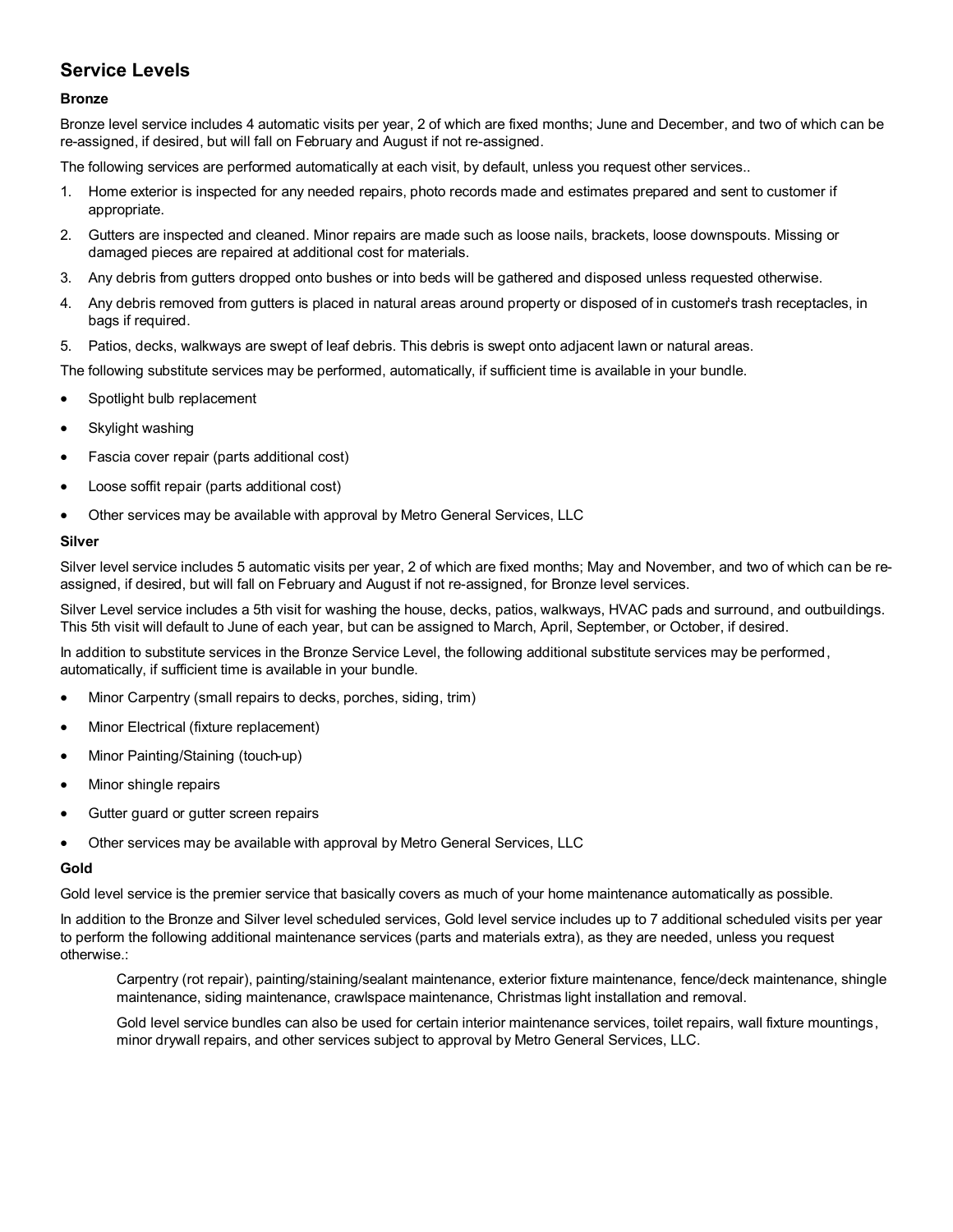## **Terms and Conditions of Service**

### **Time Bundles**

All service plans and pricing are based on time bundles for a 2 man crew to perform all services. All time is tracked by time tracking invoices which are issued on the date of service. An advanced copy of this invoice is issued when your service call is scheduled and will be e-mailed to the e-mail address we have on file for you. The advance copy will contain estimated time of service for that visit, but will be adjusted for actual time used once the service call is completed.

Our pricing includes 15 minutes of travel time TO the service location for each scheduled visit allowed under your plan. Excess travel time may occur when we are forced to re-schedule a visit, or if you have requested a service call date which does not permit us to route your service with other customers for that day. In either case, additional travel time will be deducted from your purchased time bundle. Time tracking invoices will have a \$0.00 value unless there are additional material costs or additional time purchased (including travel time) beyond your bundled time.

### **Using Service Time Bundles for Additional Services**

All Plans have time bundles calculated based on home and features sizes. As such we have minimum priorities for services related to the good health of your home. Services automated on your plan are prioritized in the following order of precedence: Gutter cleaning, carpentry, painting, house washing. These prioritized services are essential to prevent water related or mold related damage to your home. All other services available to your plan will be performed after prioritized services are met according to schedule.

Prioritized services must be performed first to meet our obligations to you. As such, purchasing a smaller plan than recommended for your home may require that you purchase additional time in order to complete prioritized or other services you request.

All materials and sundries we provide for you, beyond the cleaning chemicals we use for washing or common non-disposable tools we use to provide service, carry additional costs which are billed on your time tracking invoice with payment due, in full, within 5 business days. You may purchase your own materials and provide them to us, as long as we determine that they meet our requirements.

### **Purchasing Additional Time**

Should the time bundle you purchase not have enough time for all prioritized or additional services, or if you want us to perform services not covered under your plan, you may purchase additional time for the year at at a minimum one hour per service call, where additional time is used, regardless of whether the full hour is used or not. Additional time after the 1st extra hour is billed in 15 minute increments.

Our **current rate** for additional service time is **\$30.00 per fifteen minutes** or **\$120.00 per hour**. If your plan runs out of time before the end of the year, we will automatically add additional time to your bundle so that we may complete prioritized services for your plan and bill you on your time tracking invoice.

### **Payment Schedule**

We bill services annually, payable in either monthly increments or payable in a single annual payment every January. The time of this service agreement runs from January to December of each year. The agreement renews automatically every January, at the current rate set January 1 of each year, unless you cancel in writing, either by letter or e-mail.

If you select to pay your service agreement annually, we discount your plan pricing by up to 10%. Please note that annual payments are NON-REFUNDABLE should YOU terminate your plan for any reason. We will transfer the remaining balance to a credit which may be applied toward additional on-demand services or you may use it towards a service plan for another home you own.

Monthly billing occurs on the 1st day of each month. You will be e-mailed a billing invoice about 10 days prior to the due date each month. We accept monthly payments by check, ACH, Visa, MasterCard, Discover, American Express, PayPal, and Zelle. If you set-up automatic recurring payments through us, by either ACH or credit card (you will need to sign an authorization), we will autom atically collect payment on the 1st of the month.

Otherwise, we must receive your payment no later than the 5th business day of the month or we will withhold scheduled services until payment is received. Payments later than the 5th business day will also be charged a late fee of \$10 or 10%, whichever is greater. Late fees which remain unpaid after 30 days will be converted to a time deduction from your bundle, with a minimum of 15 minute deduction or actual converted value, whichever is greater. Late fees unpaid at renewal time will be added to the first invoice of the new year.

### **Right To Terminate**

We reserve the right to terminate your service agreement if conditions prohibit us from fulfilling the prioritized services s et forth in this agreement. Should Metro General Services, LLC terminate your agreement, for cause, we will refund any unused balances you have paid or issue a final invoice for any balance still due for services provided.